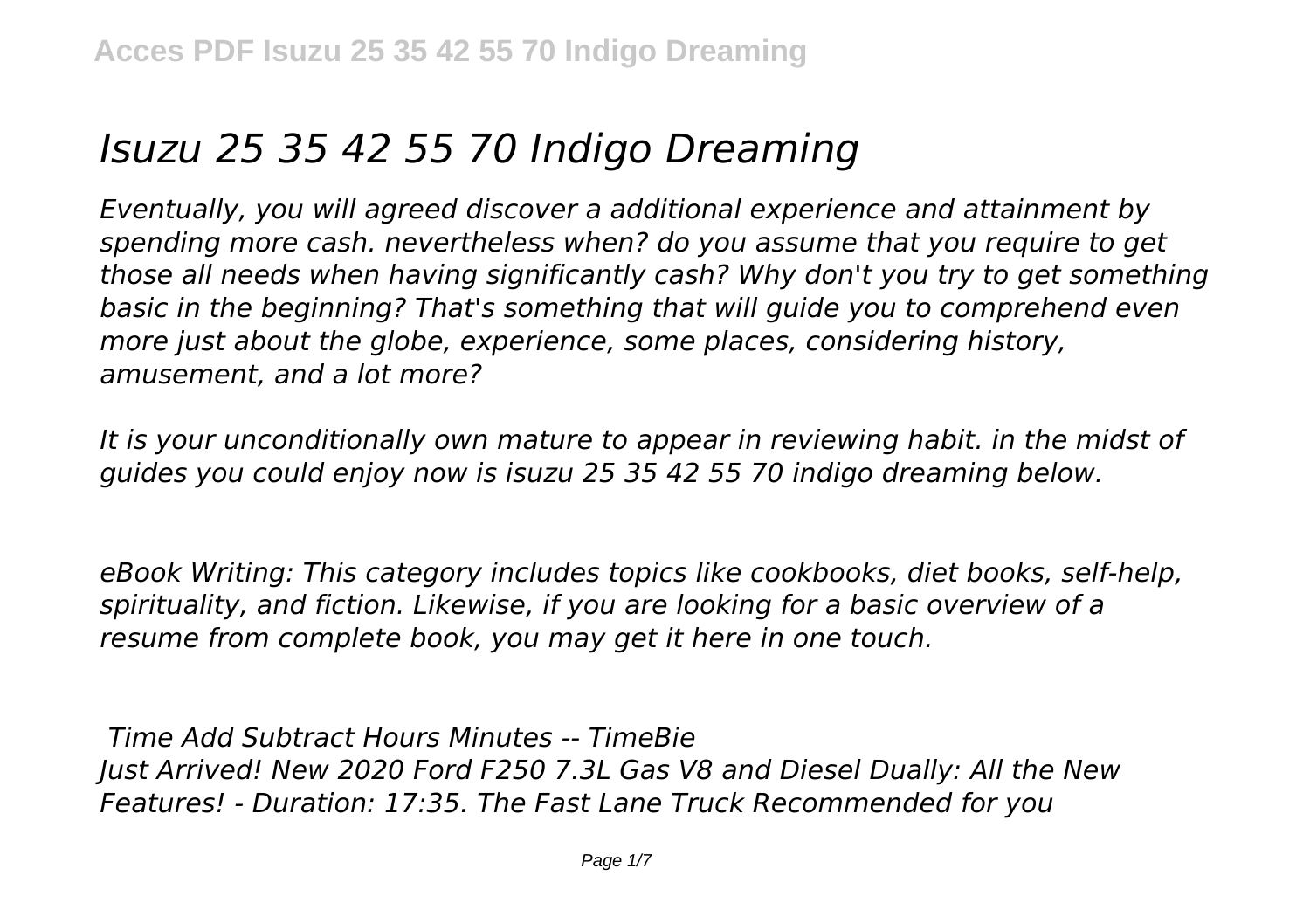*Brennan by the Lake | Erie, CO Retirement Communities ...*

*Véhicule utilitaire Isuzu occasion, 58 annonces de véhicule utilitaire Isuzu d'occasion pro ou particulier en vente sur Europe Camions - le site dédié à l'achat de vul Isuzu d'occasion*

*Isuzu 35 engine - Equipment - Canal World Broomfield is a consolidated city and county in the U.S. state of Colorado.Broomfield has a consolidated city and county government which operates under Article XX, Sections 10-13 of the Constitution of the State of Colorado.The city is a part of the Denver-Aurora-Lakewood, CO Metropolitan Statistical Area.Its population was 55,889 at the 2010 United States Census., making it the 16th most ...*

## *ISUZU 25/35/42/55/70 FUEL FILTER | Midland Chandlers*

*ISUZU MARINE ENGINES. Wide range of line-ups, World-widely distributed. Proven reliability in the commercial boat industry. Running cost advantages and clean emissions by Isuzu Diesel technologies derived from its automotive engines.*

*Véhicule utilitaire Isuzu, 58 annonces de véhicule ...*

*The new Isuzu D-Max Arctic Trucks AT35 takes capability to the next level. Thanks to the combination of Isuzu's engineering and reliability, coupled with Arctic Trucks' know-how in handling and safety, this vehicle stands out, and stands*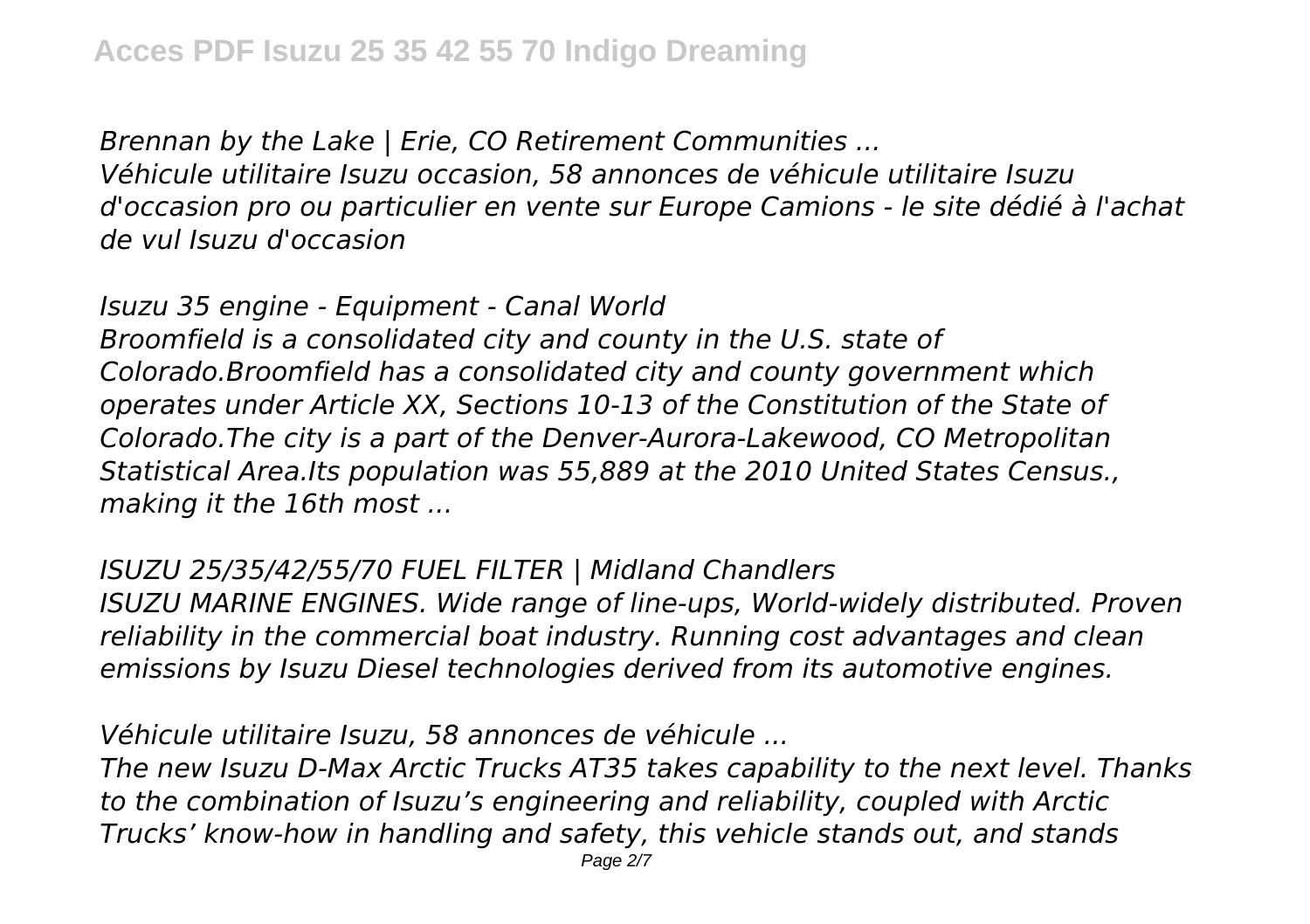*above, the rest.*

*INCLUDING PRIORITY SERVICE MAINTENANCE WITH YOUR FINANCING ... Welcome. Search Careers ; Menu back . Vehicle Campaign Information Lookup*

*Fuel Filter Isuzu 25/35/42/55 - Kingslock Chandlery Isuzu engines at sensible prices. Isuzu Canal Boat Engine, Isuzu, shire, sole, yanmar, vetus, bmc, beta marine, isuzu marine, canal boat engine, replacement engine ...*

*Isuzu 25 • 35 • 42 • 55 • 70 - Indigo Dreaming ISUZU 25/35/42/55/70 FUEL FILTER. Product code: EA-100 Manufacturer SKU: 897172-5491 Genuine Isuzu diesel fuel filter to suit Isuzu 25, Isuzu 35, Isuzu 42 and Isuzu 55 engines.*

## *ISUZU D-MAX OWNER'S MANUAL Pdf Download.*

*55 Point Service Procedures 50,000 Miles Highlights Most Items Included in "A" and "B" Service Plus, Spark Plugs, Spark Plug Wires, Accessory Drive Belt (All services repeat at 7,500 Mile intervals after 120,000 miles as outlined above) The Isuzu Priority Service Maintenance Program (PSMP) is a*

*42 55+ Communities in Denver, CO- SeniorHousingNet.com*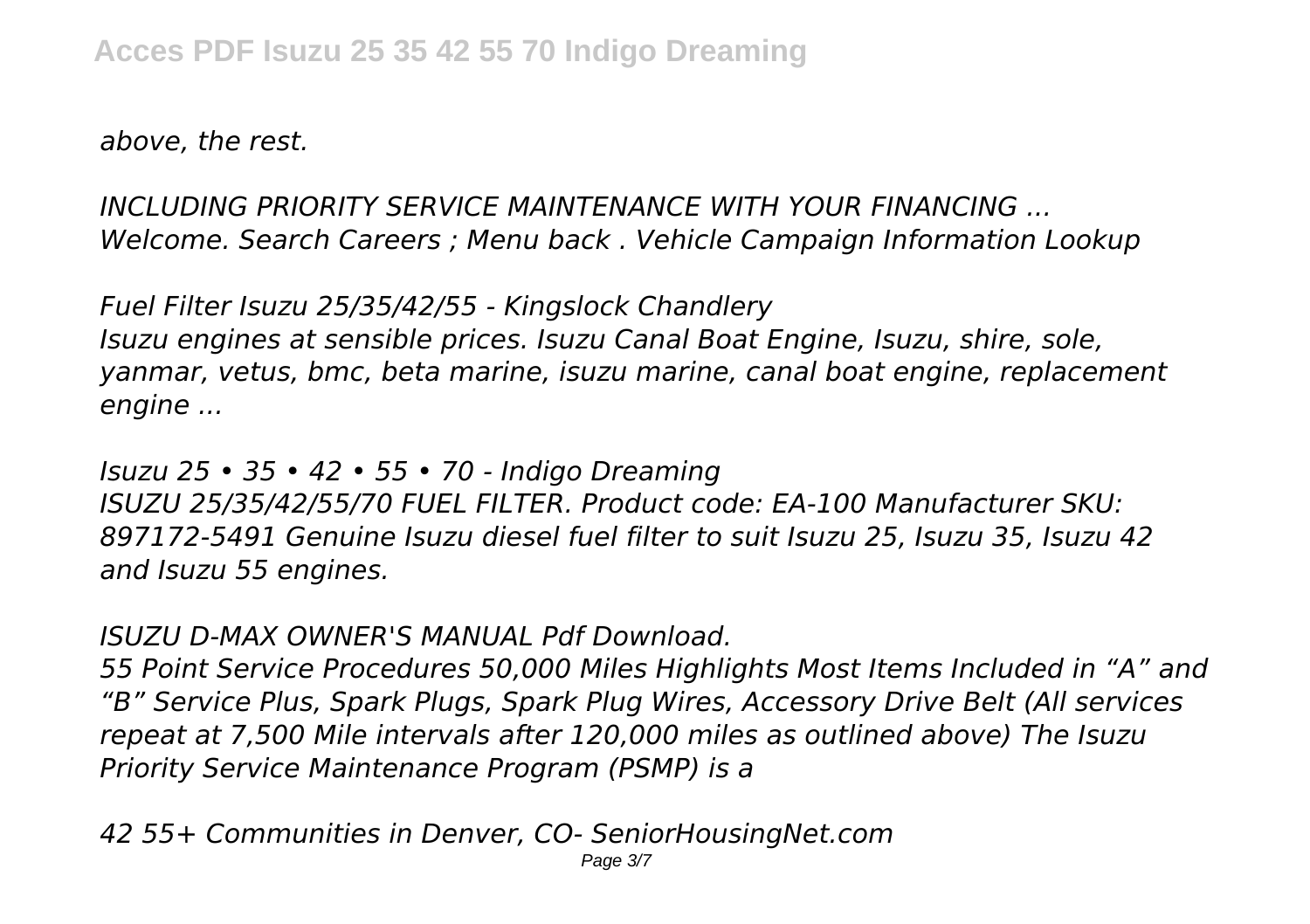*View and Download Isuzu D-Max owner's manual online. Isuzu D-Max Always beside you. D-Max Automobile pdf manual download.*

*Isuzu Canal Boat Engines*

*Hi The boat we are getting (Just had survey done last thurs & awaiting report) has an Isuzu 42HP engine in it. I am new to diesel engines, but have worked on some car engines in my younger days. Back when you could still understand what was what. I have been battling to find out any info on i...*

*Broomfield, Colorado - Wikipedia*

*Time, Add, Subtract, Hours, Minutes, Clock, Difference. Using 24 hours format, add or subtract the time in a day, and returns the result time in a day.*

*Isuzu 25 35 42 55*

*except on the Isuzu 70, which is fitted with the deluxe panel as standard. ! All engines meet and exceed the Boat Safety Scheme and Recreational Craft Directive Isuzu 25 Isuzu 35 Isuzu 42 Isuzu 55 Isuzu 70 Cylinders 3 4 4 4 4 Power bhp 25 35 42 55 65 Capacity L 1.1 1.5 1.7 2.2 3.1*

*Isuzu Check Engine Light – TroubleCodes.net Hi Chris Im a marine engineer for a major marina, and have worked on lots of* Page 4/7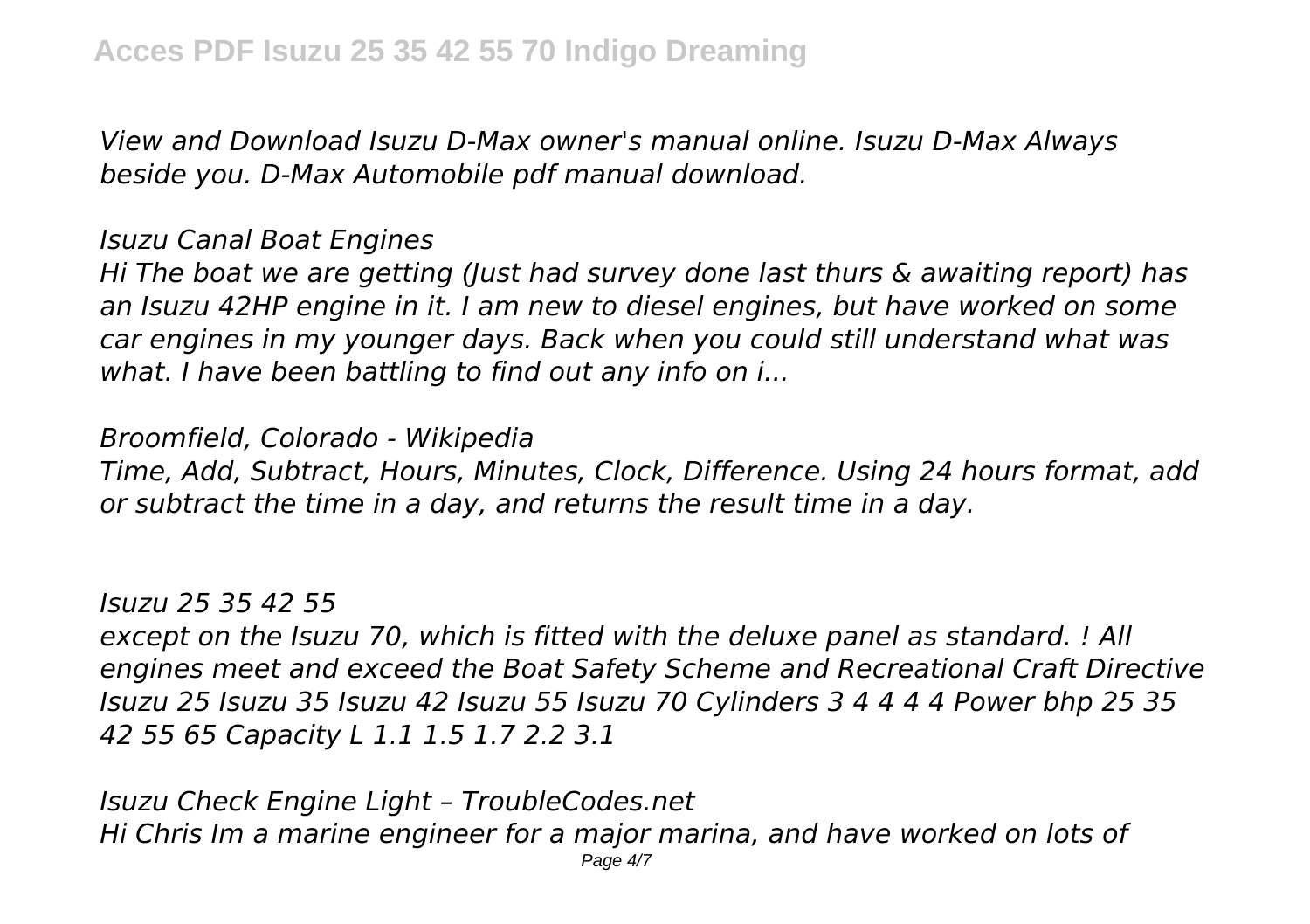*isuzus (only servicing mainly) ive found them to be really reliable and regard them as one of the best engines available at the moment, if you have the option on gearboxes i would opt for the upgrade to the hydraulic prm as the prm120 manual is very noisy engaging gears, the only other thing i can think to mention is ...*

*Colorado Department of Health Care Policy and Financing 52. 35-75-117 C.R.S. Bonds, notes or other obligations issued under authority of the Colorado Agricultural Develop-ment Authority Act. 53. 37-5-106 C.R.S. Bonds issued by a Conservancy District. 54. 37-45-138 C.R.S. Bonds issued by a Water Conservancy Distict. 55. 37-90-134 C.R.S. Bonds issued by the board of directors of a ground water ...*

#### *TAXPAYER SERVICE DIVISION FYI – For Your Information*

*Brennan by the Lake Amenities & Lifestyle. Residents of Brennan by the Lake enjoy low-maintenance living in a conveniently located community near Boulder. The neighborhood has two parks with trees, benches, and manicured grounds and serves as a natural and relaxing place where residents can meet, go for a walk, or enjoy a good book.*

#### *Broomfield Colorado*

*An 55+ Living community is ideal for seniors who want to maintain independence while having professional assistance on-hand to help with everyday tasks such as*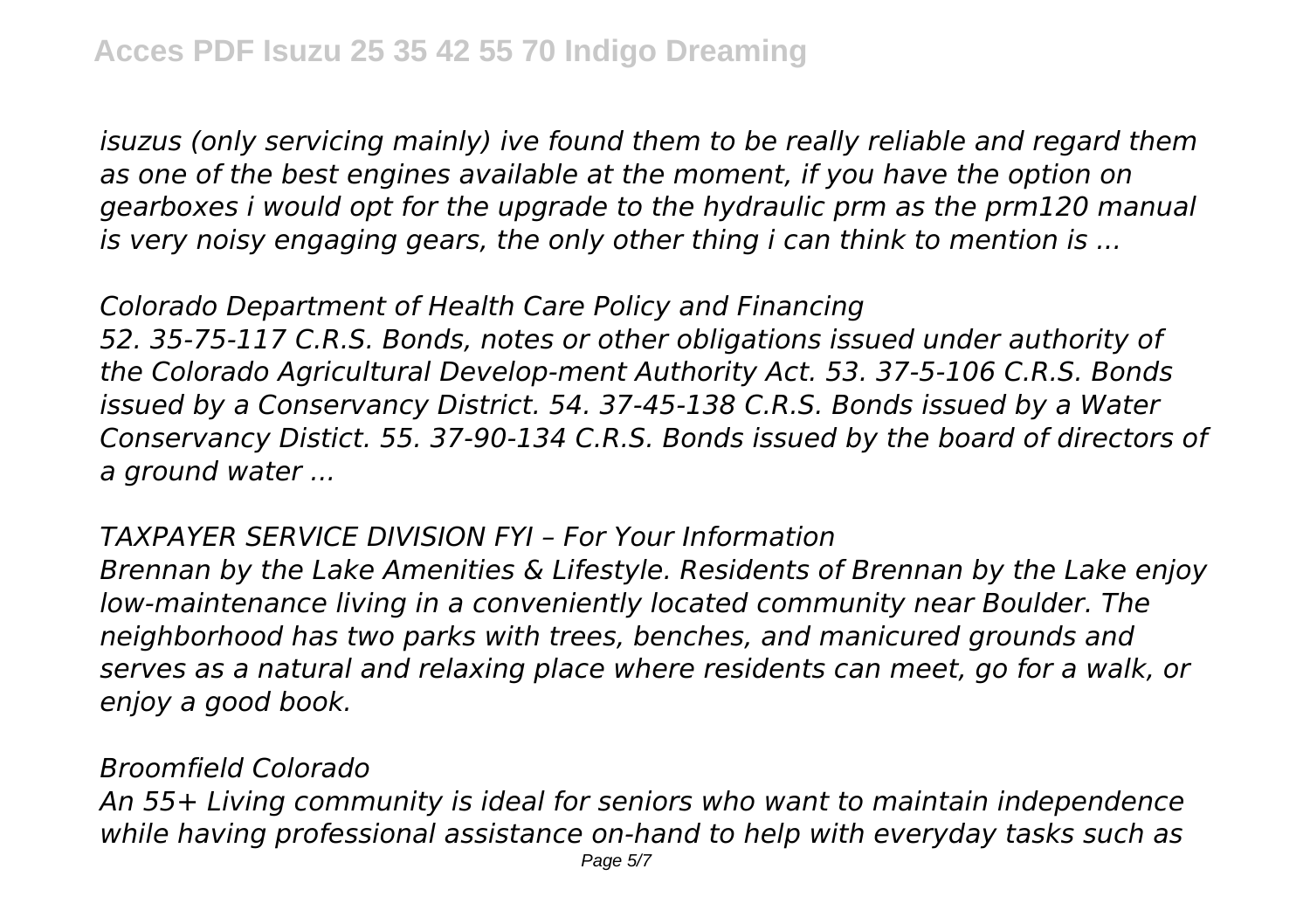*medication management or bathing. 55+ Living facilities in Denver, CO each offer different levels of care. There are 42 55+ Living homes to choose from in the wider Denver area.*

#### *ISUZU:Marine Engine*

*Fuel Filter Isuzu 25/35/42/55. Fuel Filter Isuzu 25/35/42/55 - genuine spare part from an authorised marine dealer inc carriage. Back. 01606 737564 Kings Lock Chandlery, Booth Lane, Middlewich, Cheshire, CW10 0JJ. Website Designed and Built by Black Country Online ...*

*Landing - Isuzu under 42 CFR 483.13, resident behavior and home practices, 42 CFR 483.15, quality of life, or 42 CFR 483.25, quality of care, that constitute either immediate jeopardy to resident health or safety (level J, K, or L); a pattern of or widespread actual harm that is not immediate jeopardy (level H*

*Help please, New boat with Isuzu 42 HP ..... - Equipment ... "Once you eliminate the impossible, whatever remains, no matter how improbable, must be the truth." - Sherlock Holmes*